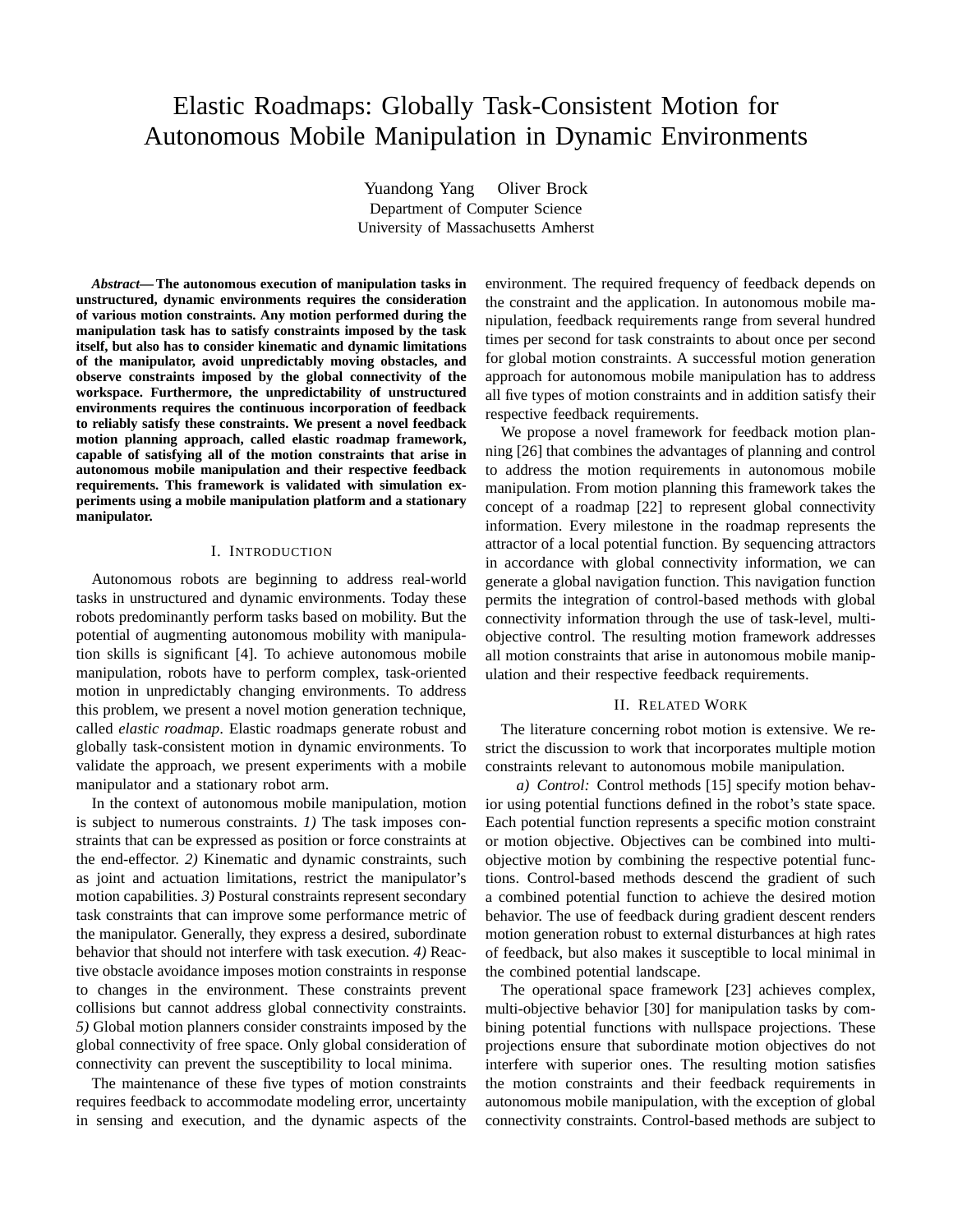local minima and cannot guarantee the successful attainment of a particular motion objective.

*b) Motion planning:* Motion planners construct a global representation of the free configuration space to determine a valid motion. Among a large number of global motion planning techniques [12], [26], sampling-based motion planners [22], [24] currently represent the dominant planning paradigm. Global motion planners have been extended to specifically address constraints arising in manipulation [32] or in the context of dynamic environments [16], [17], [20], [21], [27], [34], [35]. However, these methods are currently not computationally efficient enough to incorporate feedback at rates required to satisfy task constraints in the context of autonomous mobile manipulation, such as force control, for example. The acceleration of global motion planning techniques has thus been an active area of research [7]. One of the promising directions in this area is the inclusion of workspace information to guide sampling [25], [33], [38]. The elastic roadmap approach presented in this paper will make extensive use of workspace information to improve the feedback rates for the computation of global connectivity information.

*c) Feedback motion planning:* Feedback motion planners construct a local minima-free potential function based on global information [26]. This can be achieved with navigation functions [29], numerical navigation functions [2], harmonic potential functions [14], or by composing a series of local potential functions based on global information [8], [10], [11], [13], [36]. Once such a global potential function has been computed, these methods are able to satisfy all of the motion constraints mentioned above. However, changes in the environment or task will invalidate a computed global potential function. Since the computation of this function for robots with many degrees of freedom is computationally complex, this type of approach cannot satisfy the feedback requirements of autonomous mobile manipulation. The proposed elastic roadmap framework overcomes this limitation.

*d) Integration of local and global methods:* The elastic band framework [28] assumes that a global motion planner has determined a motion that satisfies the task-requirements. Local methods subsequently modify this motion incrementally in response to feedback from the environment. The elastic strip framework [6] extends the elastic band framework and has been used to demonstrate global, task-consistent obstacle avoidance and posture behavior on a mobile manipulator [6]. Both of these approaches combine the advantages of controlbased approaches with a predetermined global motion. However, neither of these methods can recover from an invalidation of the global motion.

Decomposition-based motion planning [5] also combines global and local methods. Initially, global connectivity information in the workspace is captured in a navigation function for the manipulator's end-effector. This navigation function is combined with control-based methods to generate the robot's motion, satisfying all considered motion constraints and their feedback requirements. However, the fact that the navigation function is computed in the workspace and only for the endeffector limits the applicability of the approach.

The proposed elastic roadmap framework can be seen as a natural progression in this line of research. It combines local and global methods into a reactive approach to feedback motion planning.

## III. ELASTIC ROADMAP FRAMEWORK

The elastic roadmap framework is a robust and efficient framework for feedback motion planning in dynamic environments. It addresses all motion constraints for autonomous mobile manipulation and their respective feedback requirements. To accomplish this, the elastic roadmap framework relies on the following main ideas:

*a) Elastic roadmap:* Conventional roadmaps capture global connectivity information in graphs consisting of collision-free vertices (milestones) and edges. Once added to the roadmap, neither milestones nor edges are changed. In contrast, an elastic roadmap moves its milestones and updates their connectivity to adapt to changes in the environment. The modification of milestones is performed in a task-consistent manner, relying on methods from task-level control. The roadmap thus always represents task-consistent motions. The visual effect resulting from the continuous modification of the roadmap gives rise to the name *elastic* roadmap. An elastic roadmap consists of a set of milestones  $M = \{m_1, \dots, m_n\}$ and an ordered binary relation  $C : M \times M \rightarrow \{0, 1\}$ . The relation  $C(m_i, m_j)$  replaces the notion of edges; it holds for two milestones  $m_i, m_j$  if a feedback controller is able to move the robot from  $m_i$  to  $m_j$ .

*b) Navigation function:* The relation  $C(m_i, m_j)$  holds for two milestones if a feedback controller is able to move the robot from  $m_i$  to  $m_j$ . In this view of a roadmap, every milestone  $m_i$  is associated with a local potential function for which it is the attractor. Milestone  $m_j$  is connected to  $m_i$  if  $m_i$  is within the region of attraction of the potential function associated with  $m_i$ . An elastic roadmap thus defines a hybrid system of potential functions. Given a particular goal state, the connectivity of the roadmap determines how a hybrid system can compose a set of local potential functions into an approximate, global navigation function.

*c) Using workspace information to determine milestones:* To improve the efficiency of global motion planning, many researchers have directed their efforts towards making the construction of roadmaps more efficient. Notable advances in this area have come from the consideration of workspace information [25], [33], [37], [38]. The elastic roadmap framework determines the entire roadmap directly in workspace, avoiding the computationally costly construction of a configuration space roadmap. This step is the key to satisfying the feedback requirements for global motion constraints.

The proposed framework's efficiency in maintaining global connectivity information comes at the price of completeness. In fact, the framework consciously trades completeness for computational efficiency. We believe that within the context of a particular application, such as autonomous mobile manipulation, this tradeoff is justified. The evaluation of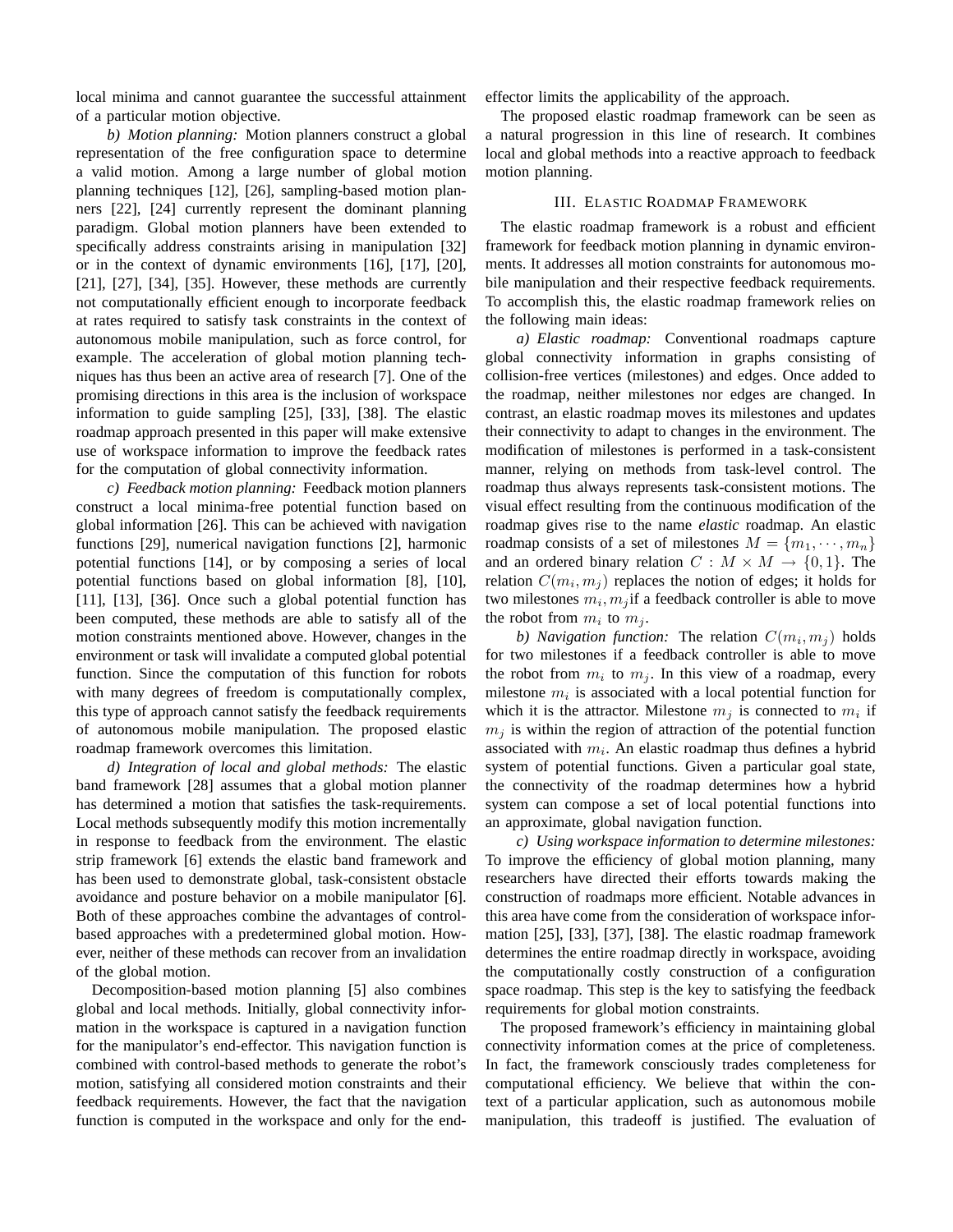such an incomplete, application-specific method then has to be performed in the context of application-specific planning problems. To validate the proposed approach, we present three experimental scenarios in Section V. These scenarios can be viewed as characteristic of a broad class of tasks in autonomous mobile manipulation. Our results obtained in these scenarios demonstrate that the degree of completeness achieved by the proposed framework remains adequate for our application. At the same time, they demonstrate that the framework is able to satisfy all motion constraints and their feedback requirements. A more detailed discussion of completeness is given in Section IV-H.

### IV. AN ELASTIC ROADMAP IMPLEMENTATION

We now describe a specific implementation of the elastic roadmap framework proposed in Section III. This implementation should be viewed as a proof of concept. The specific algorithmic components of the implementation will be subject of future investigations.

## *A. Task-level control*

Task-level control [23] is a convenient and powerful method of generating multi-objective behavior for robotic systems. Rather than specifying joint trajectories, this framework permits direct control of the manipulator's end-effectors, greatly facilitating programming for kinematically redundant robots. Task-level control also permits the task-consistent execution of subordinate behaviors, exploiting nullspace projections. Given an end-effector task, expressed as a force  $F_{\text{task}}$  acting on the end-effector, and given an arbitrary subordinate behavior, expressed as a vector of joint torques  $\Gamma_0$ , we can determine the torque Γ to achieve task and subordinate behavior as follows:

$$
\Gamma = J_{\text{task}}(q) F_{\text{task}}^T + N_{\text{task}}^T(q) \Gamma_0,\tag{1}
$$

where  $N_{\text{task}}^T$  represents a projection into the nullspace of the end-effector Jacobian  $J<sub>task</sub>$ . This projection ensures that the subordinate behavior will not alter task behavior, i.e., it will result in task-consistent motion.

This principle of nullspace projections can be extended to cascade an arbitrary number of hierarchical behaviors [30]. If behavior *i* results in torque  $\Gamma_i$ , the torque

$$
\Gamma = \Gamma_1 + N_1^T(q) \left( \Gamma_1 + N_2^T(q) \left( \Gamma_3 + N_3^T(q) \left( \dots \right) \right) \right) (2)
$$

combines these behaviors in such a way that behavior  $i$ does not affect behavior j if  $i > j$ . In equation 2,  $N_i^T$  is the nullspace projection associated with the task Jacobian of behavior  $i$ . Here, we adopt the more compact notation of the control basis [19] to describe such cascaded nullspaces. We associate a control primitive  $\phi_i$  with each torque  $\Gamma_i$ . If a control primitive  $\phi_i$  is executed in the nullspace of the control primitive  $\phi_j$ , we say that  $\phi_i$  is performed subject to  $\phi_j$ , written as  $\phi_i \triangleleft \phi_i$ . We can now rewrite equation 2 as

$$
\ldots \vartriangleleft \phi_3 \vartriangleleft \phi_2 \vartriangleleft \phi_1 \,. \tag{3}
$$

This task-level framework with nullspace projections serves as the underlying control scheme for the elastic roadmap framework. Torques computed using this framework are applied to the robot to generate its motion.

#### *B. Creating milestones*

A roadmap has to capture the connectivity of free configuration space to allow the solution of motion queries. The adequate placement of milestones critically determines the quality of a roadmap. For sampling-based multi-query motion planning, prior work shows that the adequacy of milestones is largely determined by their visibility properties, i.e., the amount of free configuration space "visible" to them [18]. Milestones with large visibility provide better coverage of configuration space. This has motivated heuristics for placing samples in configuration space [31]. Another sampling heuristic attempts to place milestones close to the boundary of configuration space obstacles [1], following the intuition that solution paths circumnavigate these obstacles. When sampling in configuration space, however, visibility properties and obstacle boundaries are unknown, making it difficult to a priori select milestones with favorable properties.

The elastic roadmap framework generates milestones based on workspace information about obstacles. More specifically, milestones are generated for configurations in which the robot is in proximity to workspace obstacles. For such configurations, the corresponding point in configuration space must be close to the boundary of the corresponding configuration space obstacle. Our technique for generating milestones is therefore a special case of other obstacle boundary sampling heuristics [1].

It is not sufficient for the elastic roadmap framework to generate milestones that are collision free. Adequate milestones also have to satisfy task constraints. These task constraints are specified in terms of the robot's end-effector and may limit its position or orientation. This is illustrated in Figure 1, where the end-effector is constrained by the task to remain positioned on the horizontal line, effectively constraining two positional degrees of freedom.



Fig. 1. Four task-consistent milestones associated with a simple obstacle. The task consists of moving the end-effector along the line.

To describe milestone generation in the context of the elastic roadmap framework, we distinguish between two kinds of tasks: end-effector placement (the end-effector position is only constrained at the final configuration) and position-constrained end-effector motion (at least one of the translational degrees of freedom of the end-effector is constrained by the task). For end-effector placement tasks, we reduce the notion of configuration space coverage to workspace reachability for the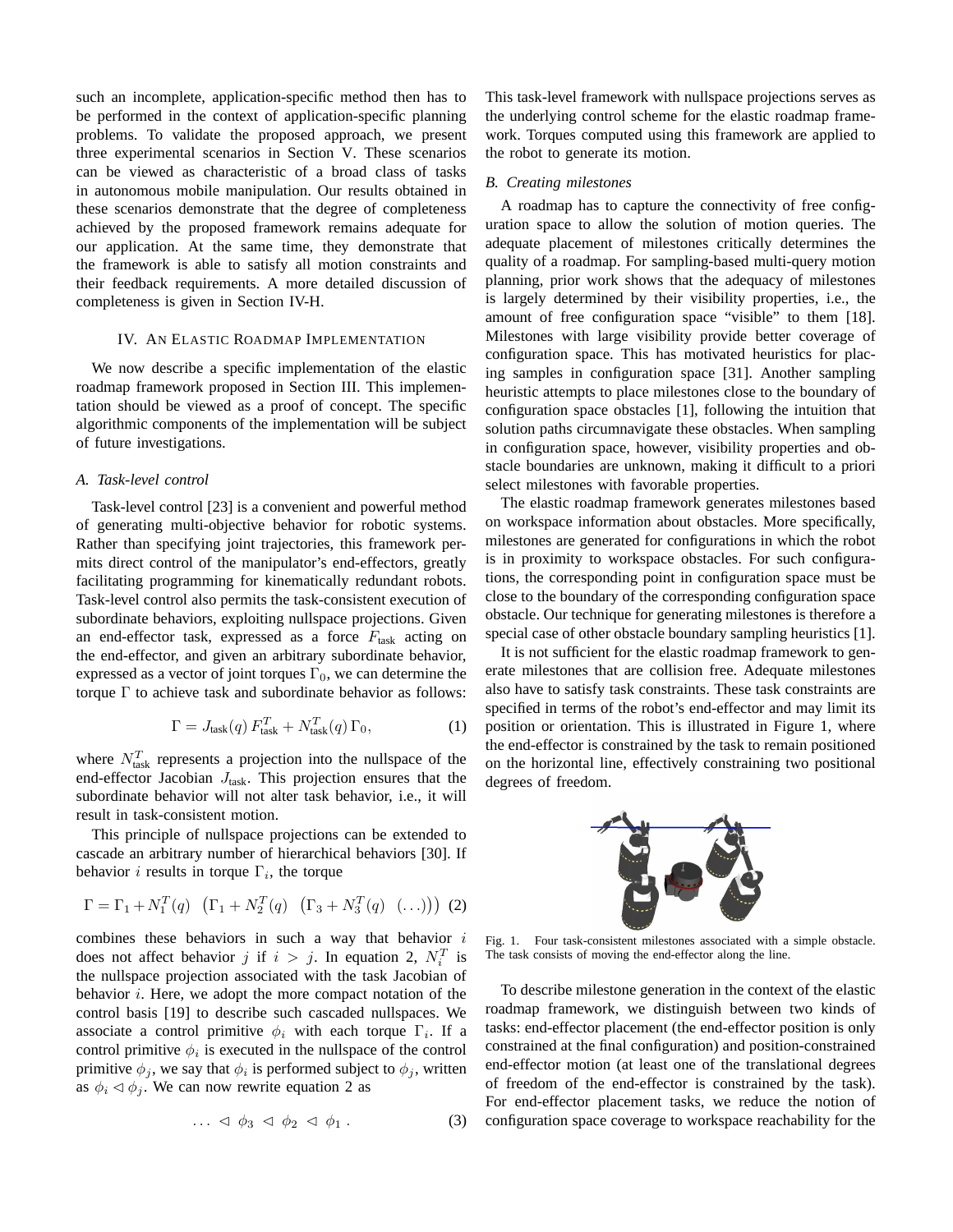end-effector: if an elastic roadmap allows us to reach every workspace location with the robot's end-effector, we have achieved workspace coverage. The motion for the remaining links of the robot will be generated by powerful task-level controllers [30].

Our ability to place the end-effector in any position and orientation is limited by obstacles. Our milestone creation method for placement tasks thus considers possible endeffector placements in the proximity to the surface obstacles. We need to determine a roadmap that permits the motion of the end-effector from any feature on the obstacle to any other feature on the same obstacle. Since the motion between obstacles is by definition obstacle free, a collection of such roadmaps for all obstacles would allow us to achieve workspace coverage for end-effector placement tasks.

We now describe a naive approach to the creation of milestones for end-effector placement tasks based on workspace obstacles. This approach serves as a proof-of-concept for the elastic roadmap framework. More sophisticated milestone creation methods will be the subject of future investigations.

Workspace obstacles are decomposed into convex regions; these regions are then approximated by bounding boxes. We select each of the corners of the bounding box as well as the centers of the edges as obstacle features. These features are chosen so that the end-effector can move freely between adjacent features. To create milestones associated with these obstacle features, we pick a nearby configuration and drag the end-effector towards the feature. The controller used to achieve this is given by:

$$
\phi_{\text{posture}} \lhd \phi_{\text{avoidance}} \lhd \phi_{\text{task}} \lhd \phi_{\text{feature}} \lhd \phi_{\text{collision}} \lhd \phi_{\text{kinematic}} , \tag{4}
$$

where  $\phi_{\text{posture}}$  describes a posture potential for kinematic conditioning of the robot,  $\phi$ <sub>avoidance</sub> performs reactive obstacle avoidance,  $\phi_{task}$  describes a task potential,  $\phi_{feature}$  is the potential that maintains proximity between the robot and the obstacle feature,  $\phi_{\text{collision}}$  is able to prevent imminent collisions, and  $\phi_{\text{kinematic}}$  prevents the manipulator from reaching its joint limits. The resulting milestones are added to the roadmap. If the obstacle feature can be reached by the end-effector without collisions, the milestone is considered *valid*.

The resulting set of milestones place the end-effector on obstacle features. Milestones associated with adjacent features are likely to be very similar. Furthermore, the motion of the end-effector between two different features is unobstructed. For most of the adjacent features it will therefore be possible to employ a task-level controller to generate the motion from one milestone to an adjacent milestone. This intuitive argument will later be confirmed by our experimental results. It is apparent that the selection of milestones plays a critical role in the performance of the proposed framework and warrants significant further investigation.

Milestones for position-constrained end-effector motion are created in a similar fashion. Instead of dragging the endeffector towards the feature, we drag the closest point on the robot towards the feature, while maintaining the task constraints. In equation 4, the order of  $\phi_{\text{feature}}$  and  $\phi_{\text{task}}$  is changed. If the resulting milestone satisfies the task constraints, it is considered *task-consistent*. Four task-consistent milestones for task-constrained end-effector motion are shown in Figure 1.

#### *C. Maintaining milestones*

Milestones continue to be controlled by their respective controllers (equation 4). This permits them to react to changes in the environment. In particular, when the obstacle associated with the feature moves, the milestone will move with it. If these changes cause the milestone to violate task constraints (for task-constrained end-effector motion), the milestone changes its status from *task-consistent* to *valid*. If it violates collision avoidance constraints or kinematic constraints, it is labeled as *invalid*.

The computational complexity of milestone creation and milestone maintenance is  $O(nm)$  [9], where *n* is the number of degrees of freedom of the robot and  $m$  is the number of milestones generated. This implies that the computational complexity of milestone maintenance is proportional to the geometric complexity of the workspace obstacles.

## *D. Determining connectivity among milestones*

To complete the computation of an elastic roadmap, we need to determine the connectivity relation  $C(m_i, m_j)$ , where  $m_i, m_j$  are milestones.

In our current implementation, we employ workspace visibility as a criterion for the connectivity of two milestones. If two milestones  $m_i$  and  $m_j$  are mutually "visible," we add  $C(m_i, m_j)$  to the connectivity relation of the elastic roadmap. Visibility between milestones is determined by evaluating if designated handle points (origins of the coordinate frames attached to each link) [37] on the respective milestones can be connected by straight, collision-free line segments. This criterion is computationally efficient and relatively accurate, i.e., if the criterion determines that two milestones are visible, a valid trajectory can be determined using task-level, multi-objective control. In Section IV-G, we discuss how the planning method recovers from failure, should the visibility criterion erroneously label two milestones as connected.

While this approximation of connectivity compromises completeness (see Section IV-H), it allows us to leverage the power of task-level, reactive control as a local planner among milestones. As we will see in our experimental validation of the framework (see Section V), this simple heuristic for the connectivity relation can solve challenging motion planning problems in dynamic environments in real time. In future work, we will investigate more sophisticated and complete workspace criteria to determine the connectivity of milestones in the elastic roadmap.

#### *E. Extracting a navigation function from the elastic roadmap*

An elastic roadmap does not represent explicit configuration space trajectories. Instead, it continuously maintains a graph, consisting of task-consistent milestones (vertices) and hypothesis about the connectivity of these milestones (edges). Similarly to other roadmap-based motion planning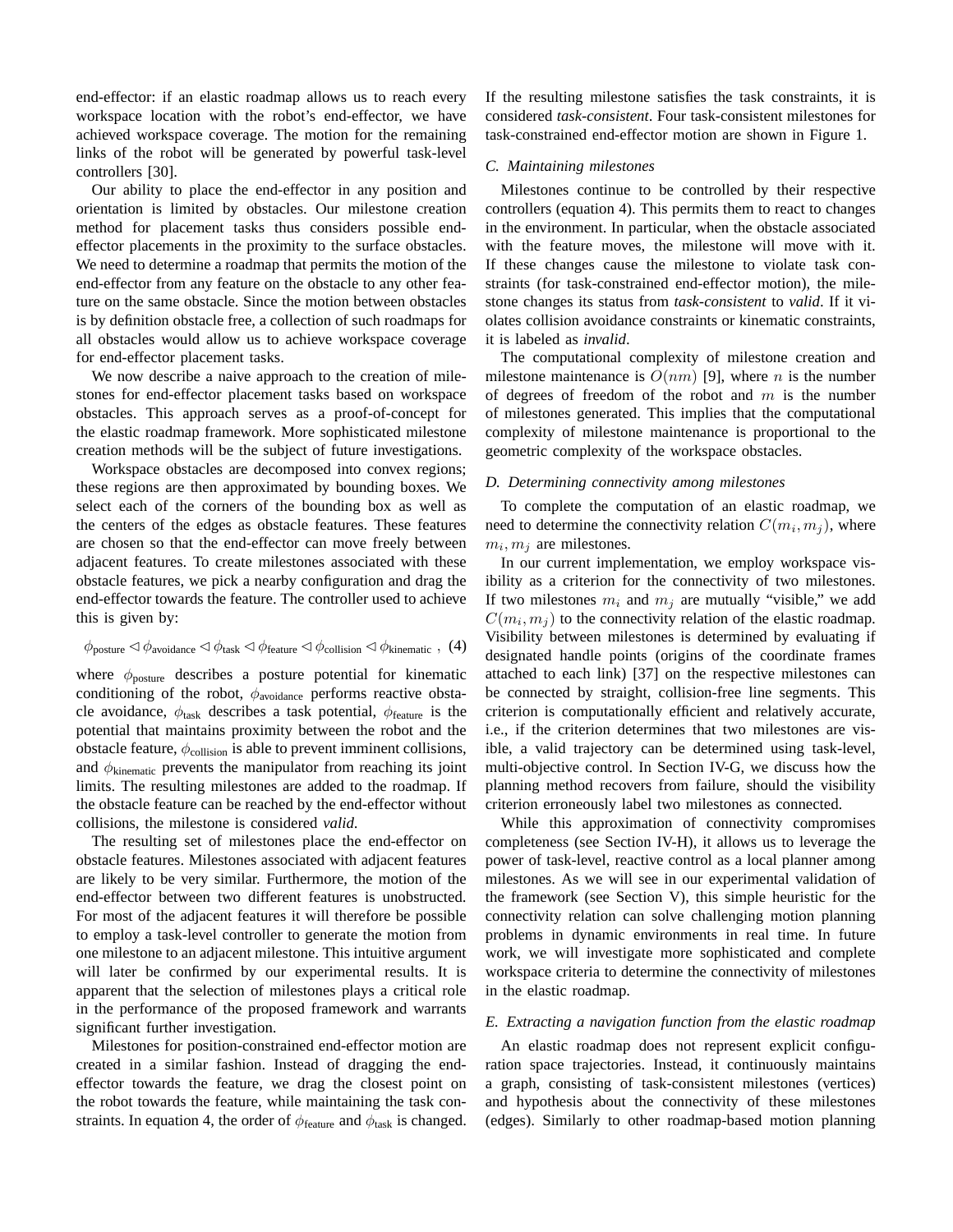approaches, graph search algorithms can be used to extract a path in this graph that connects the initial and the final configuration of a motion planning problem (see Section IV-F). In the elastic roadmap approach, this path represents a sequence  $m_1, m_2, \cdots, m_n$  of milestones. The motion between two milestones  $m_i$  and  $m_{i+1}$  can be generated using the following task-consistent, multi-objective controller:

$$
\phi_{\text{posture}} \lhd \phi_{\text{avoidance}} \lhd \phi_{\text{global}} \lhd \phi_{\text{task}} \lhd \phi_{\text{collision}} \lhd \phi_{\text{kinematic}} . \tag{5}
$$

Compared to equation 4, we have removed the control primitive  $\phi_{\text{feature}}$  and added the control primitive  $\phi_{\text{global}}$ , which is responsible for the global motion towards the next milestone.

We view the extracted sequence of milestones as a hybrid system. Controllers are used to generate the motion from  $m_i$ to  $m_{i+1}$  until the robot has approached milestone  $m_{i+1}$ . The hybrid system then discretely switches to the controller that moves the robot from  $m_{i+1}$  to  $m_{i+2}$ , until the goal milestone  $m_n$  is reached. Note that throughout the entire motion all milestones as well as the motion between them remain consistent with all motion constraints. The hybrid system represents an approximate, local-minima free navigation function for the given motion problem. The navigation function is composed from simple, local potential functions by considering the global connectivity information captured in the roadmap [8], [10], [11], [13], [29], [36].

#### *F. Updating the elastic roadmap*

The update of the elastic roadmap consists of three parts: milestone maintenance, connectivity update, and path extraction. Milestone maintenance (Section IV-C) is performed continuously at high frequencies to ensure the maintenance of task constraints. The resulting motion of the milestones may invalidate the connectivity information represented in the roadmap. We now describe how the connectivity is updated and how a path is extracted. These parts of the algorithm are also performed continuously, but at a low frequency that is sufficient to satisfy the feedback requirements of global motion constraints.

Given a roadmap with  $n$  milestones, there are potentially  $O(n^2)$  visibility tests to perform during a connectivity update. Due to the small computational cost of a connectivity check and the low update frequency associated with global motion constraints, this is feasible in practice. In the experiments presented in Section V, the computational cost of connectivity checks was dwarfed by the cost of milestone maintenance. In much larger environments, the cost of  $O(n^2)$  visibility tests can be reduced to  $O(n)$  (assuming a uniform spatial distribution of milestones) by restricting the adjacency of milestones based on spatial proximity.

Graph algorithms, such as  $A^*$ , can be used to extract a path from a roadmap [3]. To select paths with certain favorable properties, the relationship between two connected milestones is labeled with the associated traversal cost. During the execution of a task-constrained motion, only task-consistent milestones are considered during path extraction. For endeffector placement tasks, it suffices for milestones to be valid, i.e., collision-free. Invalid milestones are excluded from the connectivity update as well as from the path extraction but continue to be modified based on their controllers.

## *G. Recovering from failure*

We distinguish three failure modes. First, a motion can fail because the task-level controller is unable to find a motion between two milestones that are connected in the roadmap. Second, changes in the environment may force the robot to give up the task constraints, leading to task failure. For both of these failures we describe recovery strategies below. The inability to find a valid path, even after these recovery strategies have been applied, constitutes the third failure mode. This last failure has to be attributed to the incompleteness of our method (see Section IV-H).

The first failure mode occurs when the robot is moving between two milestones. If a robot fails to make progress without having reached the next milestone, the connection is labeled as invalid. The continuous path extraction process will automatically obtain a new path and the robot will start moving along this path. Currently, the two milestones remain unconnectable, but one could reconsider the connection after the environment has changed.

The second failure mode occurs during task-constrained motion. If the robot or any of the milestones in the current path change their label from task-consistent to valid or invalid, a new path has to be computed. This occurs automatically during path extraction. If a new path with task-consistent milestones can be found, it is executed. If no such path can be found, path extraction considers the shortest possible recovery path through valid milestones to a task-consistent milestone. To follow the recovery path, we use the following controller:

$$
\phi_{\text{posture}} \lhd \phi_{\text{avoidance}} \lhd \phi_{\text{task}} \lhd \phi_{\text{global}} \lhd \phi_{\text{collision}} \lhd \phi_{\text{kinematic}} \ . \tag{6}
$$

Once the robot reaches a task-consistent milestone, the original controller (Equation 5) is used to resume task behavior.

## *H. Completeness*

The elastic roadmap framework is an approach to feedback motion planning that is incomplete by design. It does not possess any of the completeness properties of sampling-based planners. Nevertheless, it is tempting to compare the elastic roadmap framework to sampling-based planning methods. Such a comparison, however, is difficult to make, since the planning problems addressed by these two methods are fundamentally different. The elastic roadmap framework explicitly addresses task constraints and feedback requirements of a specific application and permits the execution of motion in dynamic environments under these constraints. It is able to do so precisely because it sacrifices completeness. To our knowledge, no sampling-based method is able to either consider task constraints in the generality proposed here or to address explicit timing constraints.

A characterization of completeness of the elastic roadmap would be most useful in the context of workspace properties. This has been proposed in [5], where a minimum clearance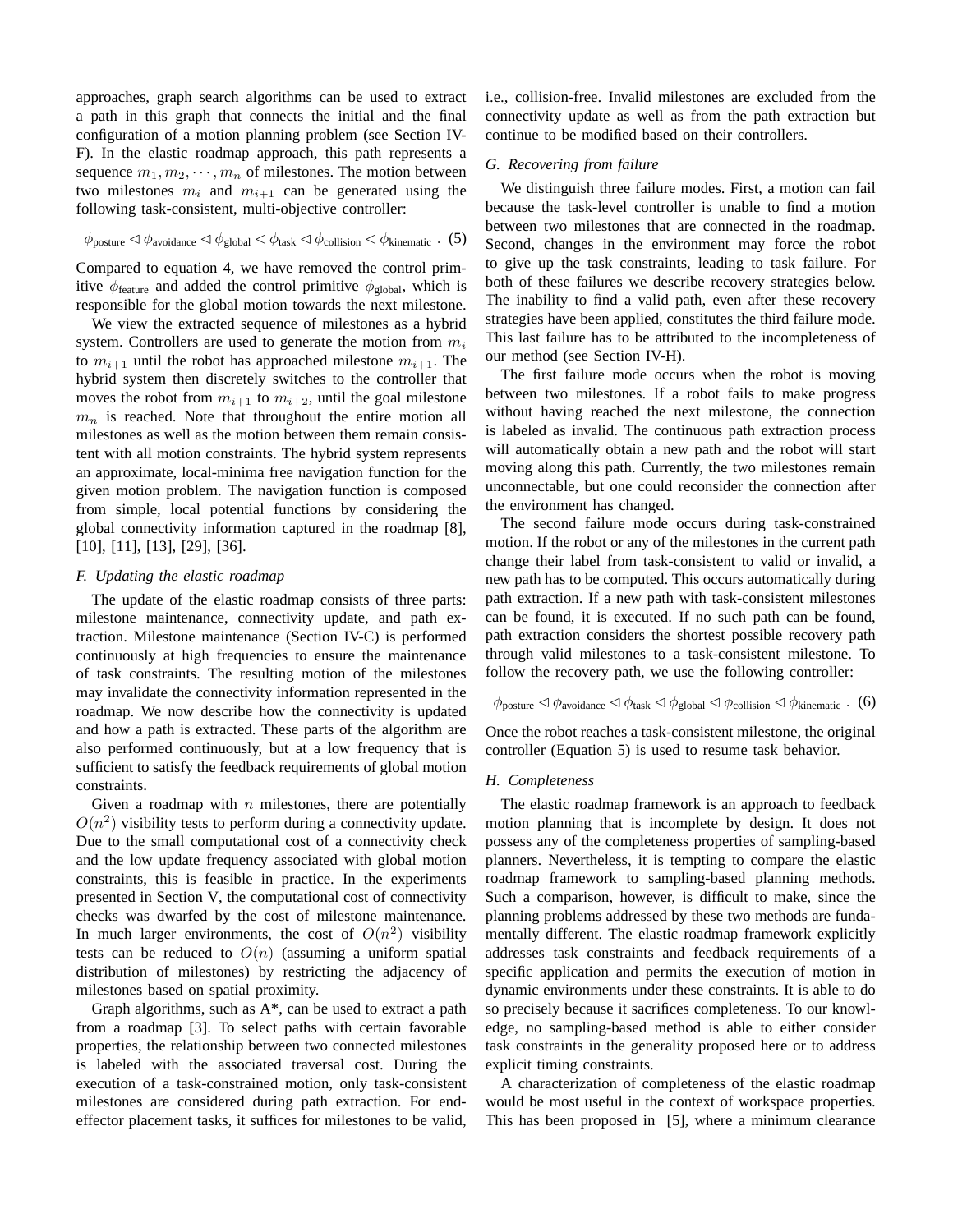about the solution path is required for the method to be complete. Such a notion of completeness could be established for the elastic roadmap framework by showing that the selected milestones can be reached from the entire configuration space, excluding areas that do not provide sufficient clearance for the robot. Furthermore, such a notion would require workspace connection strategies with provable performance to ensure that when the regions of attraction of milestones overlap, task-level planning will find a connection trajectory. We will investigate such notions of workspace completeness in our future work.

## V. EXPERIMENTAL EVALUATION

We demonstrate the performance of the elastic roadmap framework by performing simulation experiments. An adequate experiment for the evaluation of the elastic roadmap approach should exhibit the following characteristics: *1)* The robot has to maintain an end-effector task throughout the entire motion. *2)* The motion should be subject to kinematic or dynamic constraints. *3)* A solution has to depend on global connectivity information. *4)* The environment should be dynamic and the motion of obstacles should interfere with the motion. *5)* The robot should be kinematically redundant to permit the execution of multi-objective behavior. Following these criteria, we have devised three experiments for the two simulated robots shown in Figure 2.



Fig. 2. Left: The UMass mobile manipulator with ten degrees of freedom. Middle: Model of the real platform. Right: Stationary robot with twelve degrees of freedom.

In the first experiment, the mobile manipulation platform has to move its end-effector along a horizontal, linear path, indicated by the horizontal line in images 1a) and 1e) of Figure 3. During task execution, several obstacles move into the platform's path. The direction of motion for the obstacles is indicated by the arrows. The sequence of images 1b)–1d) in Figure 3 illustrates how the elastic roadmap maintains taskconsistent workspace connectivity and repeatedly generates new sequences of milestones in response to changes in the environment. By following the approximate navigation function constructed from the roadmap, the robot moves to the goal configuration in a task-consistent manner, i.e., by restricting the end-effector position to the line. Control primitives prevent collisions and keep the robot away from its joint limits. All computations are performed during the simulation and the motion is generated in real time. The pictures represent snapshots of the ongoing execution.

Note that the narrow passages between the moving obstacles render this motion problem challenging for motion planners operating in configuration space. Furthermore, these planners also have difficulties to generate task-consistent motion, as the computation of the manifold of task-consistent configurations is computationally complex.

In a second experiment with the mobile manipulator, we demonstrate two additional capabilities of the framework. First, we show that the framework is capable of generating task-consistent motion even for force-controlled tasks, i.e., motion in contact with the environment. This stands in contrast with other approaches to motion generation [6], [28], which require the entire manipulator to move in free space. In the elastic roadmap framework, the only requirement is that motion continuously satisfies all motion constraints. These constraints may include force constraints. Second, we demonstrate that the elastic roadmap framework is able to automatically recover from the violation of task-constraints.

In this experiment, the end-effector of the manipulator tracks the unknown motion of an object based on force control. This can initially be achieved using task-level control alone, since the goal configuration is connected to the robot. As this direct connection is invalidated by moving obstacles forming a boxed canyon around the manipulator, the manipulator is unable to follow the moving object and has to violate task constraints by letting go of the object. Image 2b) in Figure 3 illustrates how the elastic roadmap framework then determines a path through valid but not task-consistent milestones to reattain the task constraints in image 2c).

In a third experiment, we demonstrate the effectiveness of the elastic roadmap framework for a stationary twelve degreeof-freedom manipulator. The task consists of moving the endeffector to a goal location, while maintaining its orientation (task constraint). This motion is performed in an environment that contains a truss moving from right to left, as indicated by the arrows in image 3a) in Figure 3. The sequence of images 3a)–3d) illustrates how the robot reaches its goal location, while avoiding the moving truss and maintaining its end-effector orientation. As the truss keeps moving, it forces the manipulator to deviate from its goal location, repeatedly triggering a replanning operation that results in a repeated motion, similar to the one shown in images 3a)–3d).

All simulations were performed on a PentiumIV 3.2GHz PC with 1GB RAM and a 64MB DDR Radeon 300 graphics card. The computations associated with the maintenance of the elastic roadmap and the extraction of a path can be performed at a frequency of approximately 5-10Hz, thereby satisfying the feedback requirements for global motion in the context of autonomous mobile manipulation.

These experiments represent realistic autonomous manipulation scenarios. The elastic roadmap framework is able to maintain all required motion constraints while satisfying their respective feedback requirements. These experiments therefore demonstrate the effectiveness of the elastic roadmap framework for the generation of constraint-consistent motion for autonomous mobile manipulation in dynamic environments.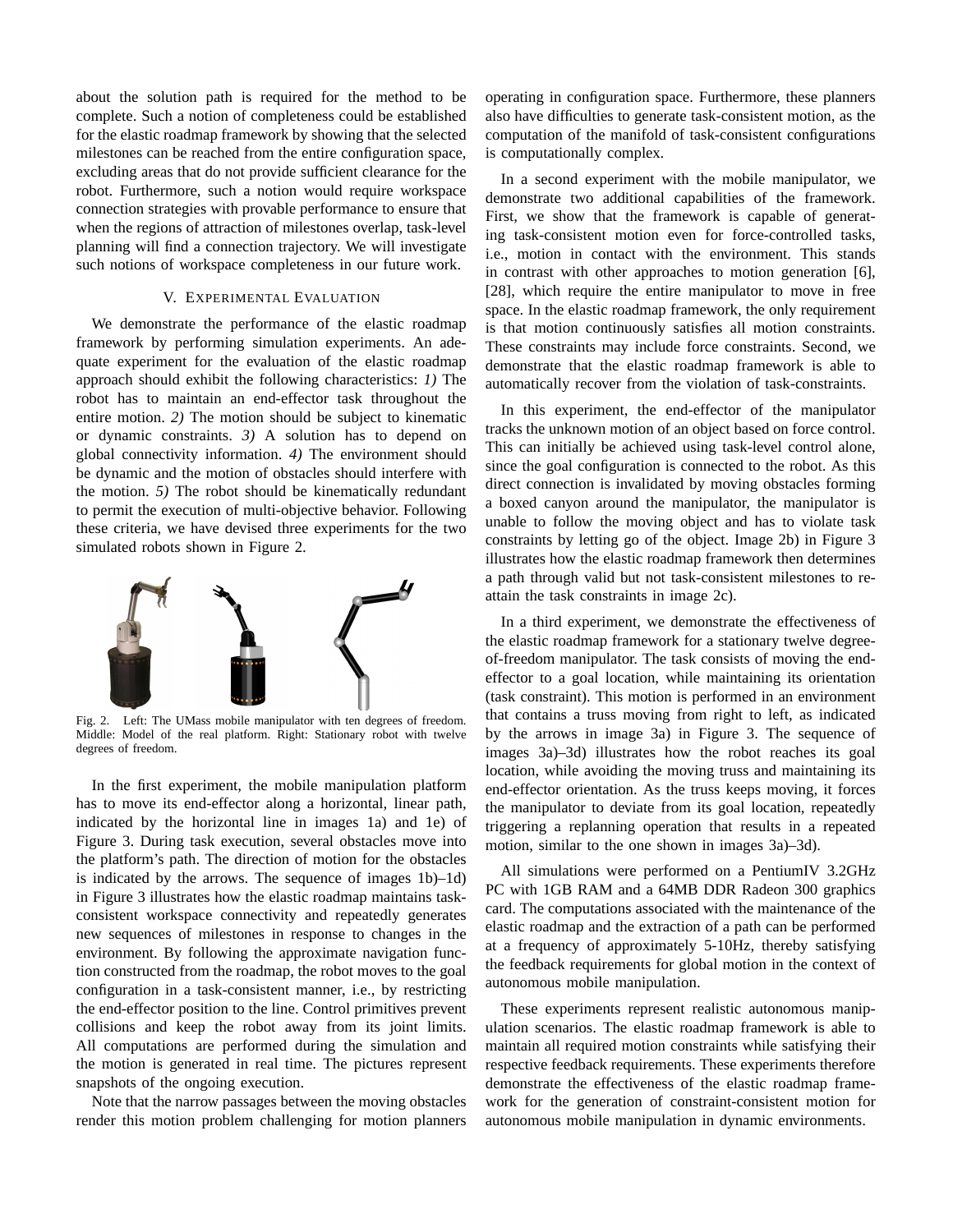

Fig. 3. Three experiments to validate the elastic roadmap approach. In all experiments, lighter versions of the robot represent milestones of the roadmap that are part of the current solution paths. The connectivity of these milestones is indicated by a dashed line. The darker robots represent the actual robot in motion. The direction of motion of obstacles is indicated by arrows. *Experiment 1:* Images 1a) and 1e) show two perspectives of the same scene. The robot follows the line with its end-effector, while moving obstacles invalidate the solution. The elastic roadmap framework repeatedly generates global, task-consistent motion plans until the robot reaches the goal. *Experiment 2:* The task consists of following an object moving on an unknown trajectory. The following task is achieved based on force control. Moving obstacles force the robot to suspend the force control task, loosing contact with the object. The elastic roadmap framework computes a path to re-attain the force control task, shown in image 2c). This image also shows the trajectory taken by the object and its projection onto the floor. *Experiment 3:* A stationary robot, operating under a moving truss, reaches for a goal location while maintaining a constant orientation with its end-effector. The sequence of images shows how the goal can be reached. Continued motion by the truss will repeatedly force the robot to move away from the goal location to avoid collision. The elastic roadmap framework repeatedly generates motions such as those shown in images 3a)–3c) to re-attain the goal location.